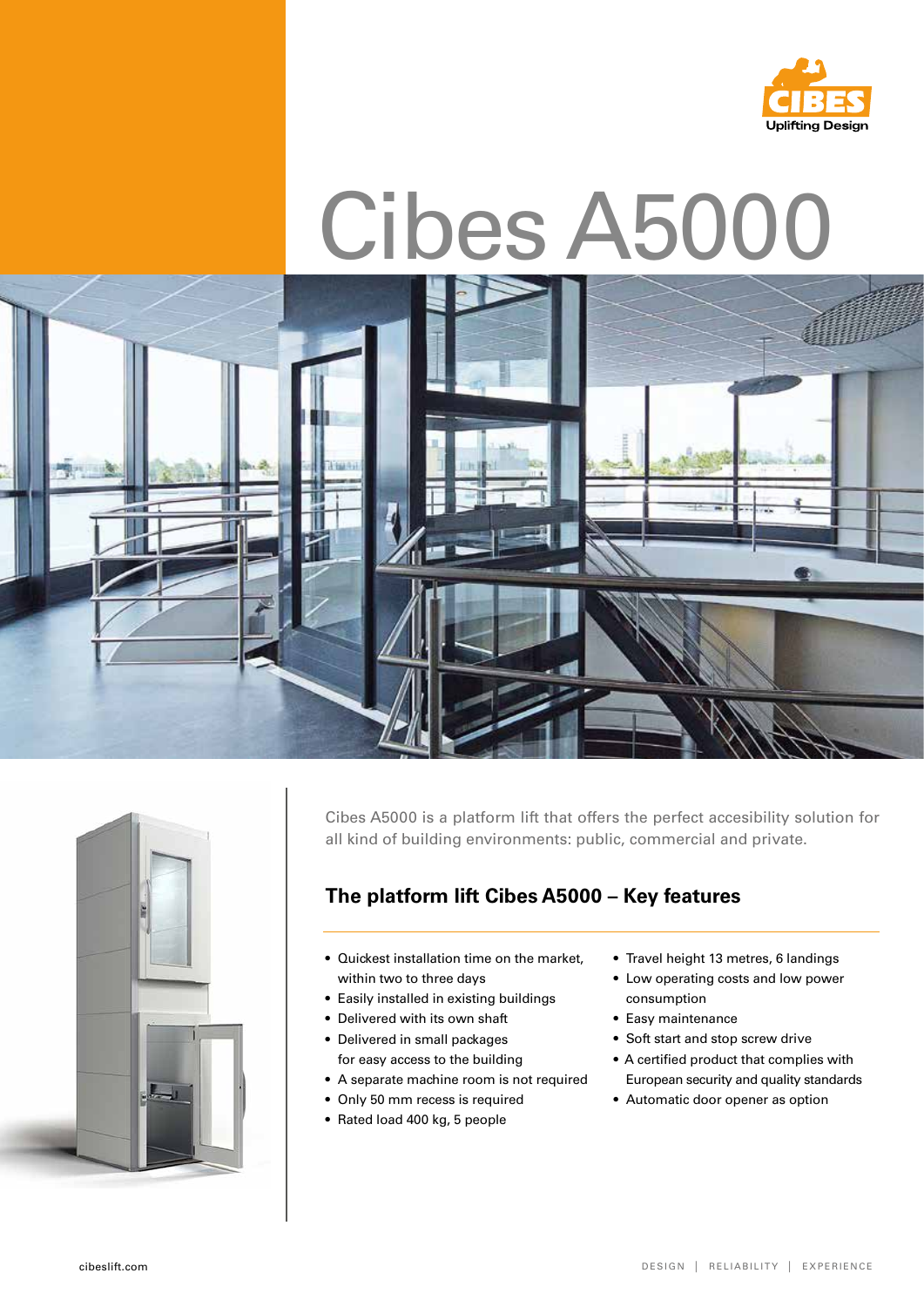Cibes Lift develops, manufactures platform lifts as well as cabin lifts for public and private environments. Our distributor network is worldwide.

The Cibes A5000 has been designed to provide an inexpensive solution for easy access in the majority of environments; private, public and commercial. The platform lift Cibes A5000 represents the best solution for increased accessibility in existing buildings

#### **Providing accebility by combining the latest technology and high quality finishes**

- Easy to maintain and service.
- Engine noise is insulated for a quiet ride.
- Cibes A5000 can travel to a maximum of 13 metres and six landings.
- An easy to use control panel with clear instructions allow for easy operation.
- The platform floor features non-slip rubber.



#### **The perfect accesibility solution**

 The Cibes A5000 design is based on a screw and nut drive system mechanism, with its mechanical machinery installed internally, which implies no need for an external machine room.

 The Cibes A5000 has been specially designed to adapt to special space restrictions, while maintaining users security and comfort.

 The lift is sent and deliver with all the necessary parts for installation; a painted white steel shaft and panoramic steel doors also in white are provided.

Cibes A5000 has been throughfully engineer to comply with the highest quality standards.

 The Cibes A5000 is tested, certified and conforms to the relevent compulsury safety requirements of the European Machinery of Directive 2006/42/EC.

### **Easy installation and maintenance**

 The platform lift Cibes A5000 is an economical solution. The lift is easy to install not requiring a separate machine room or the need to build a shaft enclosure to contain the lift. In addition, the Cibes A5000 can be installed in a period of 2-3 days with the possibility to be placed directly on the floor without a lift pit.

In addition to low installation costs, the

platform lift Cibes A5000 has a low operation and maintenance costs. The lift is delivered complete with an insulated prefabricated shaft made of painted steel panels or toughened laminated safety glass panels.

 The control panel comprises easy-to-use tactile braille push buttons, emergency light, alarm button and an emergency stop button.





**Cibes A5000 - Standard size, mm** Platform size (w x d): 1000 x 1467, 1100 x 1467, 1100 x 1597 Cut out size (w x d): 1400 x 1630, 1500 x 1630, 1500 x 1760 The exact cut out sizes vary depending on the configuration of the lift, and site specifications,

please consult your local distributor for more information.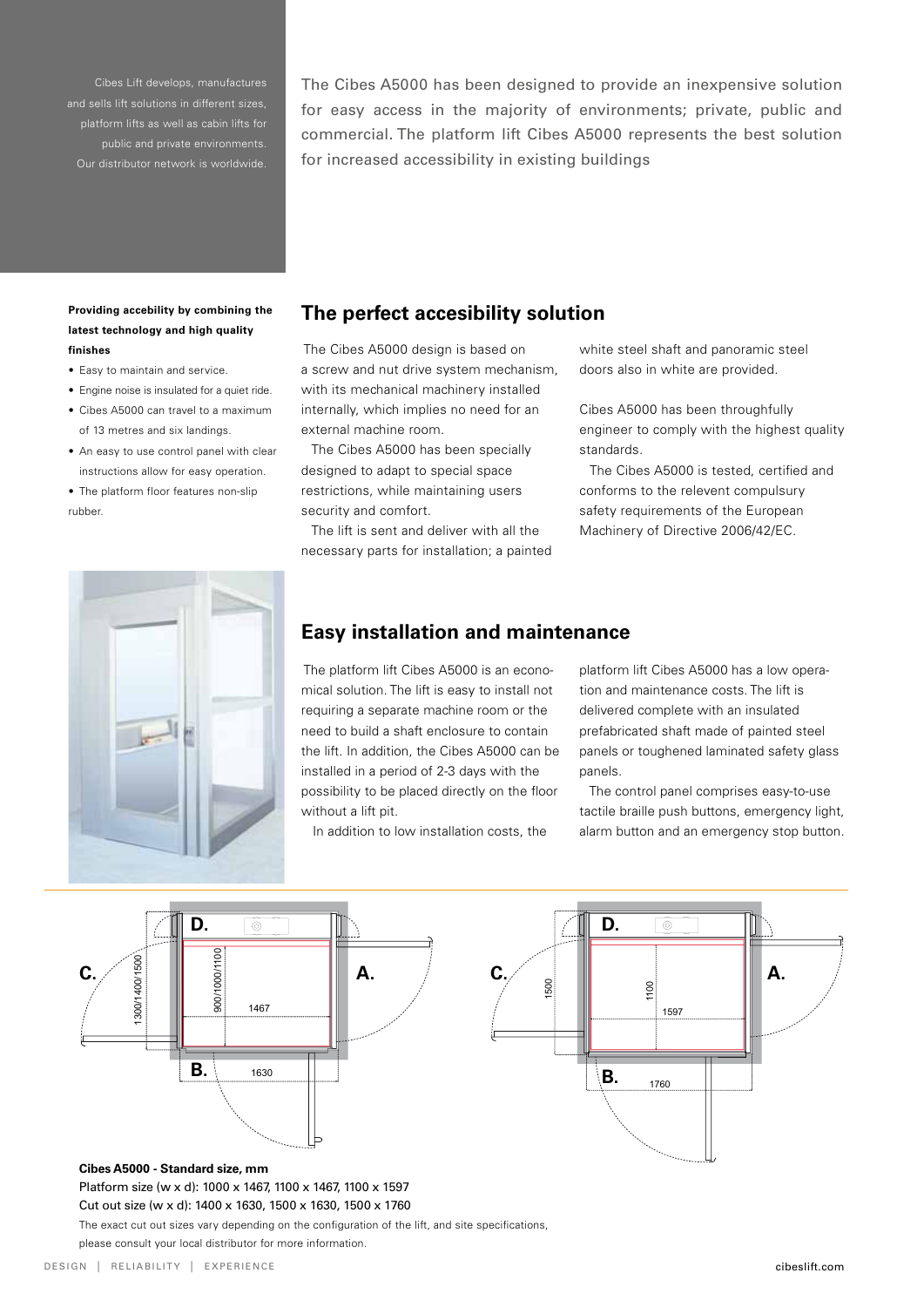| <b>TECHNICAL INFORMATION</b>         | <b>Cibes A5000</b>                                            |
|--------------------------------------|---------------------------------------------------------------|
| Lift location                        | Indoors / Outdoors***                                         |
| <b>Rated load</b>                    | 400 kg / 500 kg                                               |
| Rated speed (m/sec)                  | Max 0.15                                                      |
| Travel height                        | Up to 13 m                                                    |
| Min.headroom at top landing          | 2500 mm                                                       |
| Pit depth without ramp               | 50 mm                                                         |
| Standard platform dimension (WxD) mm | 1000 x 1467 / 1100 x 1467 / 1100 x 1597 **                    |
| Standard shaft dimension (WxD) mm    | 1360 x 1509 / 1460 x 1509 / 1460 x 1639                       |
| Footprint dimensions (WxD) mm        | 1400 x 1630 / 1500 x 1630 / 1500 x 1760                       |
| Maximum number of stops              | 6                                                             |
| Standard shaft finish                | Steel panels RAL 9016                                         |
| Standard platform finish             | Steel panels RAL 9016                                         |
| Shaft door configuration             | Single-entry, open through, adjacent                          |
| Shaft doors                          | Single hinged                                                 |
| Gate door                            | Single hinged                                                 |
| Shaft door measurement               | 900x2000 mm                                                   |
| Gate door measurement                | 900x1100 mm                                                   |
| Driving system                       | Screw and nut, with safety nut                                |
| Control system                       | Micro computer based system                                   |
| Standard power supply                | 400 VAC 3-phase 50/60 Hz 16 A*                                |
| Motor power                          | 2.2 KW                                                        |
| <b>Control buttons</b>               | One touch buttons from landings, hold to run<br>from platform |
| Machine room                         | Integrated/or separated                                       |
| In compliance with                   | SS- EN 81-41 MD 2006/42/EC                                    |
| Manufactured in                      | Sweden                                                        |

For more product details and information about the product and accessory selection, contact Cibes Lift AB. This product information is general and we reserve the right to modify product design and specifications. Minor deviations in color reproduction can occur. The brand Cibes Lift is owned by Cibes Lift Holding AB.

© Cibes Lift AB 2014

\* Also available 230 VAC 1-phase 50/60 Hz 16 A

\*\* Also available in semi-standard sizes

\*\*\* Outdoor placement is not available for

our semi-standard platform sizes

|                                      |                                | Ħ                              | $\mathbf{F}$           | IF                     | $\overline{\phantom{0}}$<br>$\mathbb{I}_{\mathbf{E}}$ | $\frac{1}{2}$          |
|--------------------------------------|--------------------------------|--------------------------------|------------------------|------------------------|-------------------------------------------------------|------------------------|
| Door name                            | AL3                            | AL4                            | A10                    | A20                    | $E$ <sub>160</sub> $*$                                | E160G*                 |
| Clear door opening<br>size mm, (WxH) | 900x2000**                     | 900x2000**                     | 900x2000***            | 900x2000***            | 900×2000                                              | 900×2000               |
| Glass size mm,<br>(WxH)              | 740×535/<br>740×935            | 740×1600                       | 90×1010                | 725x1590               | 75×800                                                | 700x1563               |
| Door finish                          | anodized alum.                 | anodized alum.                 | painted steel          | painted steel          | painted steel                                         | painted steel          |
| Frame/RAL colour                     | anodized alum.                 | anodized alum.                 | 9016                   | 9016                   | 9016                                                  | 9016                   |
| Inbuilt door closer                  | <b>STD</b>                     | <b>STD</b>                     | <b>STD</b>             | <b>STD</b>             | <b>STD</b>                                            | <b>STD</b>             |
| Automatic<br>door opener             | concealed as<br>option         | concealed as<br>option         | concealed as<br>option | concealed as<br>option | concealed as<br>option                                | concealed as<br>option |
| Door handle                          | integrated<br>in the door leaf | integrated<br>in the door leaf | placed<br>external     | placed<br>external     | placed<br>external                                    | placed<br>external     |

<sup>\*</sup> Fire rated doors in compliance with EN 81-58

\*\* Door height of between 1800 to 2100 mm available as an extra option

\*\*\* Door height of between 1800 to 2300 mm available as an extra option

1469